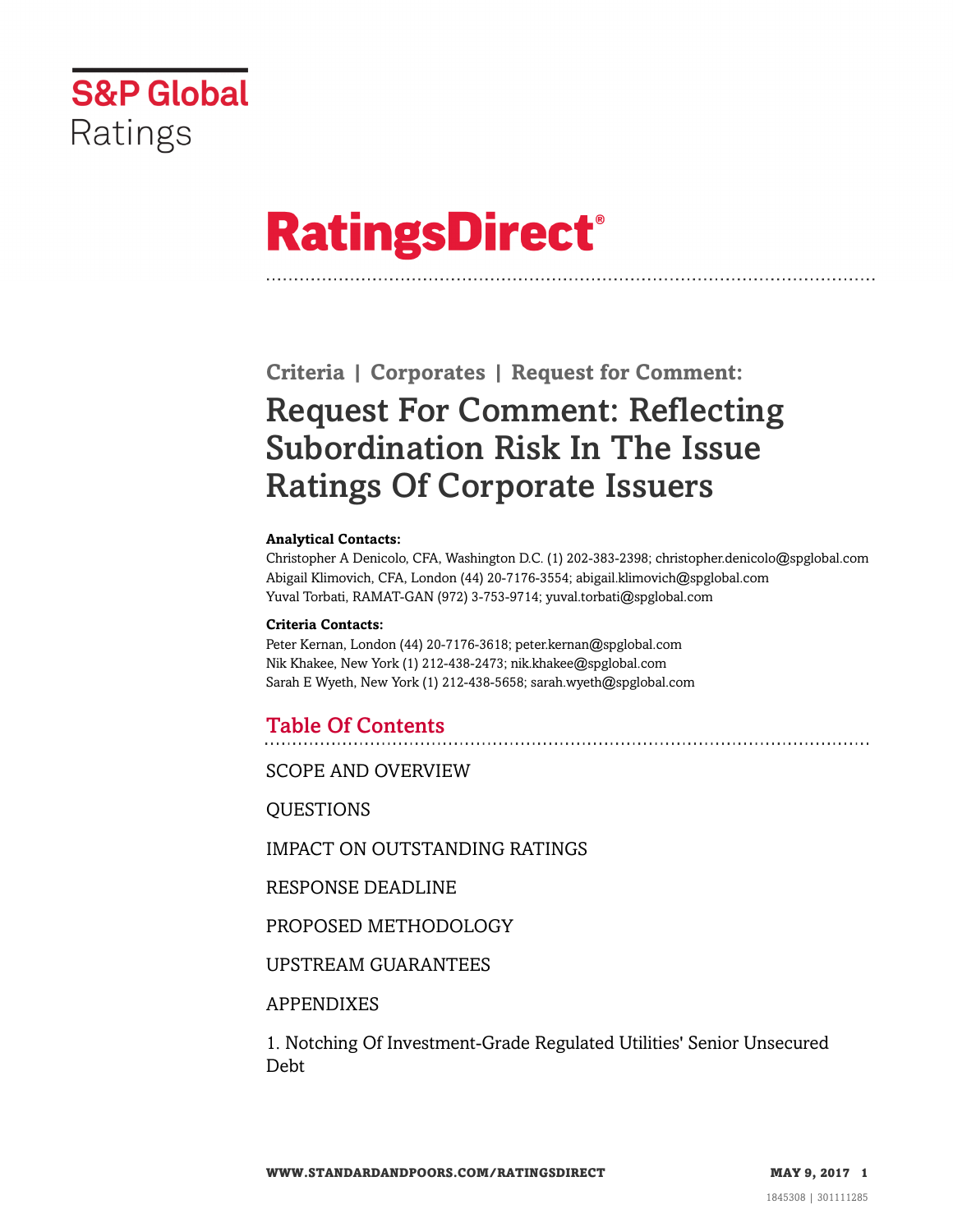# Table Of Contents (cont.)

[2. Implications Of Bank Loan Waivers For Issue Credit Ratings of Japanese](#page-10-0) [Corporates](#page-10-0)

[3. Diversified Issuers](#page-10-1)

[4. Notching Of Debt Issued By Companies Domiciled In Group C](#page-11-0) **[Jurisdictions](#page-11-0)** 

[5. Notching Of Debt Issued By Government-Related Entities](#page-11-1)

[6. Non-Recourse Debt](#page-12-0)

[7. Scope Exclusions](#page-12-1)

[8. Definitions](#page-13-0)

[RELATED CRITERIA AND RESEARCH](#page-13-1)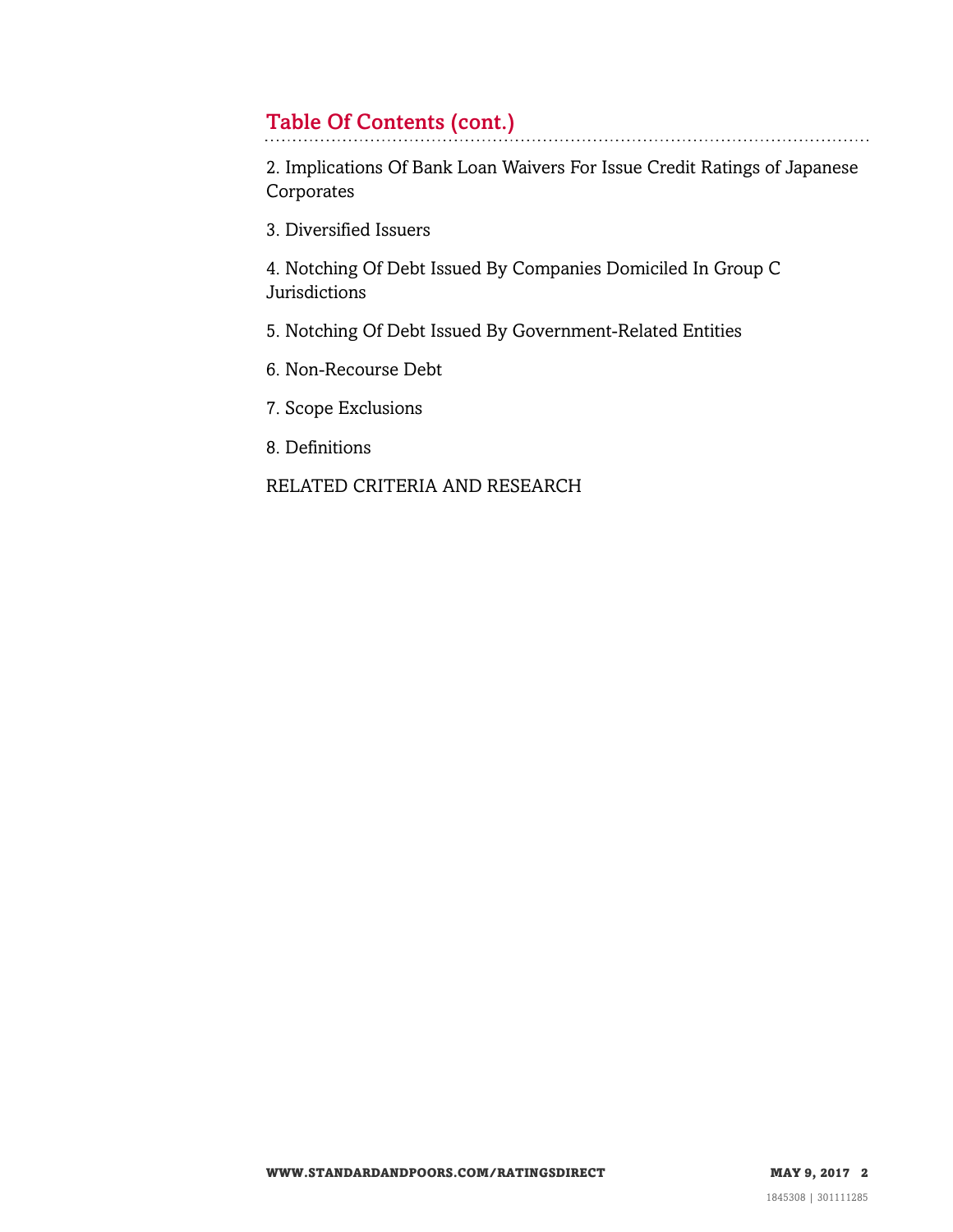# **Criteria | Corporates | Request for Comment:**

# Request For Comment: Reflecting Subordination Risk In The Issue Ratings Of Corporate Issuers

- 1. S&P Global Ratings is requesting comments on proposed changes to its methodology for rating the debt of investment-grade corporate issuers and some speculative-grade corporate issuers.
- 2. We intend the proposed criteria to enhance the comparability and transparency of our issue credit ratings.
- 3. If adopted, the proposed criteria would supersede our current criteria for issue credit ratings, "2008 Corporate Criteria: Rating Each Issue," published April 15, 2008, as well as several other criteria articles listed in the section Related Criteria And Research.

# <span id="page-2-0"></span>SCOPE AND OVERVIEW

- 4. We would use these proposed criteria to determine issue credit ratings for debt of issuers whose long-term issuer credit ratings (ICRs) we derive using one of our corporate ratings methodologies. These issuers include:
	- Investment-grade (that is, a global scale ICR of 'BBB-' or higher) nonfinancial corporate issuers. These include national scale issuers, when the national scale rating on the issuer maps to an investment-grade rating on the global scale (see "S&P Global Ratings' National And Regional Scale Mapping Tables," published June 1, 2016).
	- Speculative-grade (that is, a global scale ICR of 'BB+' or lower) nonfinancial corporate issuers domiciled in countries where we do not assign a jurisdiction ranking assessment or where we assign a jurisdiction ranking assessment of Group C (see "Methodology: Jurisdiction Ranking Assessments," published Jan. 20, 2016). These proposed criteria would also apply to national scale issuers domiciled in Group C and in unranked jurisdictions, whose creditworthiness maps to speculative-grade ratings on the global scale. Finally, our proposed criteria would apply to speculative-grade issuers in any Group A or B jurisdictions where we do not apply our recovery rating methodology.
	- Certain financial issuers as detailed in the criteria article "Issue Credit Rating Methodology For Nonbank Financial Institutions And Nonbank Financial Services Companies," published Dec. 9, 2014.
- 5. For those issuers or debt classes not in scope of this request for comment see Appendix 7: Scope Exclusions.

## **Key Publication Dates**

- Original publication date: May 9, 2017
- Response deadline: June 6, 2017
- Effective date: Immediately upon publication of the final criteria
- These criteria address the fundamentals set out in "Principles of Credit Ratings," published on Feb. 16, 2011.
- 6. We are proposing several revisions to our current methodology, primarily to improve the transparency and comparability of our issue credit ratings. The major proposed changes are as follows: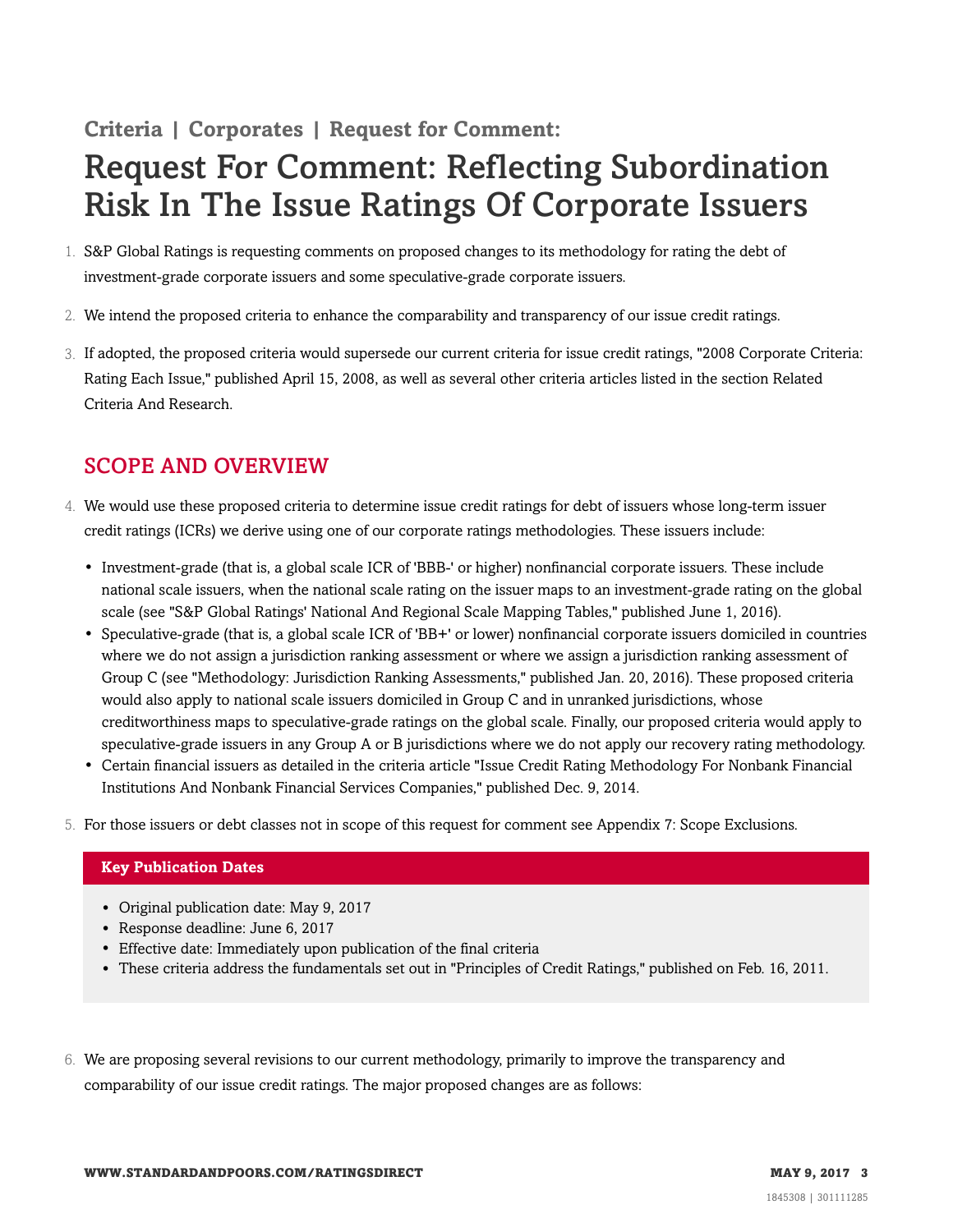- Under the proposed methodology, we would determine if an issue credit rating should be lower than the ICR (often referred to as "notching down" from the ICR) due to significant subordination, by assessing the relative seniority or ranking of all the debt of the issuer's group. This is in contrast to the current criteria, which measures debt subordination by assessing the seniority of debt and nondebt claims (for example, trade payables, unfunded pension liabilities, derivatives, lease obligations).
- We primarily intend the proposed methodology to signal subordination risk for a rated debt instrument for an issuer with a significant proportion of more senior debt. We would assess seniority with respect to security (collateral) or proximity to cash flow generating assets. Therefore, the proposed criteria assess the seniority of the rated debt in the issuer's consolidated capital structure relative to the standing of other debt in the same consolidated structure. On the other hand, the current criteria compare the value of the issuer's total consolidated assets to its obligations that rank senior to the debt to be rated, to determine whether that debt's degree of subordination is sufficiently large to notch the issue credit rating below the ICR, signaling subordination risk. Under the proposed criteria, we would no longer assess the level of asset protection because we expect that if an issuer was to default, such protection would change significantly and in a way that is difficult to predict.
- Under the proposed methodology, notching down the debt of in-scope speculative-grade companies (those are usually domiciled in Group C or unranked jurisdictions) would be limited to one notch for subordination risk, compared with the possibility of as much as two notches under the current criteria. Such issuers and their creditors, including investors in hybrid capital (see the section Related Criteria And Research), face a high level of legal uncertainty, which we believe limits the possibility of differentiating degrees of subordination in these jurisdictions.
- Under the proposed methodology, downstream loans from a holding company to an operating company within the same group would no longer be a potential mitigating factor to subordination risk, unless there are upstream guarantees from the operating company to its parent holding company. We believe that downstream loans may be invalidated in the bankruptcy process, rendering downstream loans potentially ineffective mitigants to structural subordination.
- Under the proposed methodology, a high concentration of debt would no longer be a potential mitigating factor to subordination. That's because insufficient evidence exists showing that this factor systematically and consistently mitigates subordination risk.
- Under the proposed methodology, we would not notch up debt with the exception of Japanese corporate debt that is impacted by loan waivers. However, notching up is still possible for debt issued by certain sectors or industries, as detailed in Appendix 7: Scope Exclusions.

# <span id="page-3-0"></span>QUESTIONS

- 7. S&P Global Ratings is seeking market feedback on its proposed methodology, and responses to the following questions:
	- Is the proposed methodology sufficiently clear and transparent in explaining the process of determining issue credit ratings? If not, which areas would benefit from greater clarity?
	- What is your view about the proposed exclusion of nondebt claims such as unfunded pension liabilities, derivatives, and lease obligations in the analysis?
	- What is your view about the proposed treatment of non-recourse debt?
	- What is your view about the proposed treatment of debt issued by a parent company compared with that issued by an operating company? That is, do you think that senior unsecured lenders to a holding company are at a disadvantage relative to senior unsecured lenders to an operating company that the holding company owns? Do you think there are any limitations to this assumption?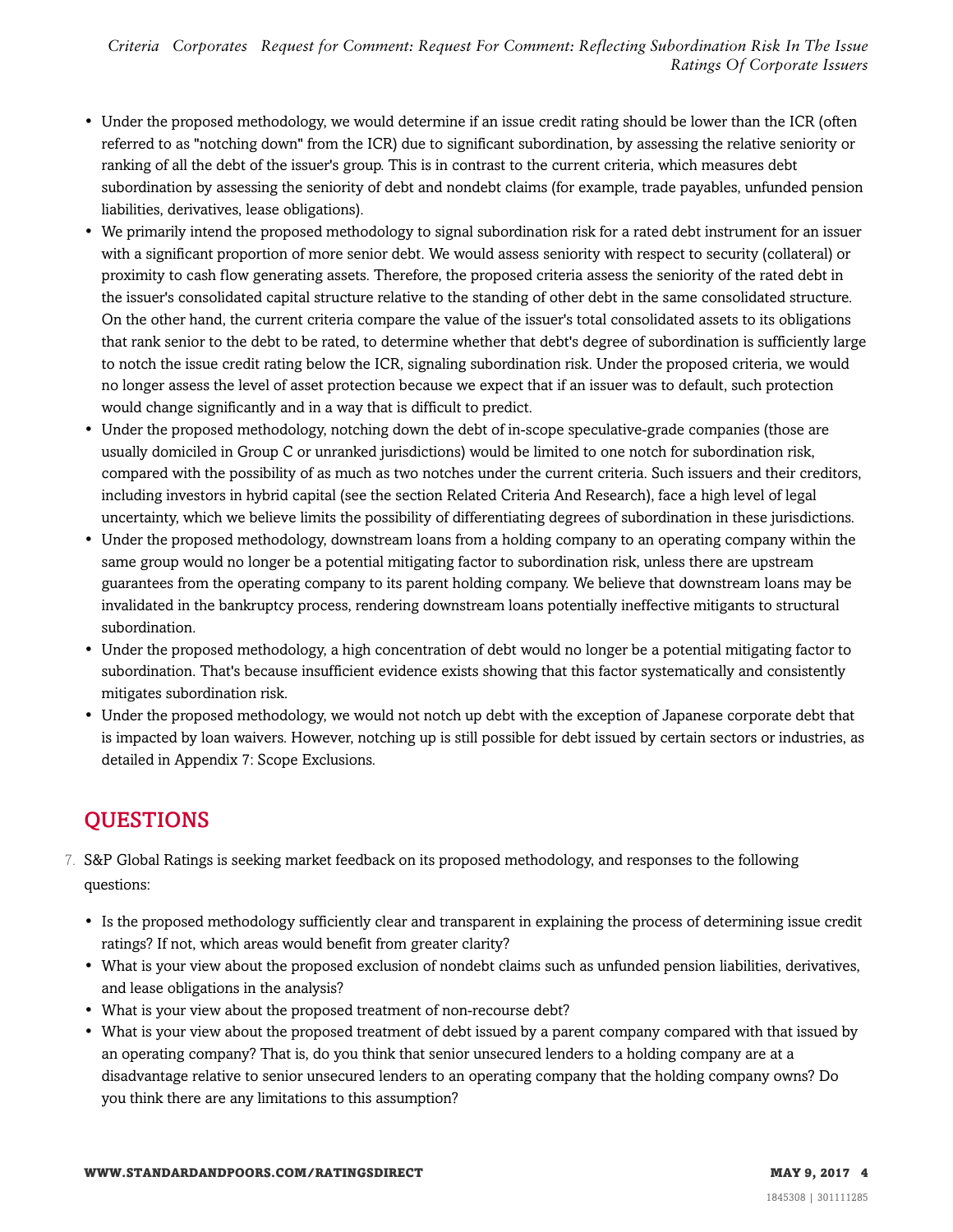*Criteria Corporates Request for Comment: Request For Comment: Reflecting Subordination Risk In The Issue Ratings Of Corporate Issuers*

- What is your view about the proposed 50% threshold for notching down due to subordination risk?
- What is your view about the proposed mitigants to subordination risk?
- What is your view about the proposed exclusion of downstream loans as a mitigant to structural subordination?
- What is your view about the proposed treatment of debt issued by companies domiciled in Group C jurisdictions?
- What is your view about the proposed treatment of debt issued by government-related entities with "almost certain" or "extremely high" levels of assumed extraordinary government support?

# <span id="page-4-0"></span>IMPACT ON OUTSTANDING RATINGS

8. We expect up to 10% of in-scope issuers to see a ratings change in one or more of their rated debt issuances. Of the issue credit ratings that could change, we expect the overwhelming majority to change by one notch, with roughly twice as many downgrades as upgrades.

## <span id="page-4-1"></span>RESPONSE DEADLINE

9. We encourage interested market participants to submit their written comments on the proposed criteria by June 6, 2017, to http://www.standardandpoors.com/en\_US/web/guest/ratings/rfc where participants must choose from the list of available Requests for Comment links to launch the upload process (you may need to log in or register first). We will review and take such comments into consideration before publishing our definitive criteria once the comment period is over. S&P Global Ratings, in concurrence with regulatory standards, will receive and post comments made during the comment period to

www.standardandpoors.com/en\_US/web/guest/ratings/ratings-criteria/-/articles/criteria/requests-for-comment/filter/all#rfc. Comments may also be sent to CriteriaComments@spglobal.com should participants encounter technical difficulties. All comments must be published but those providing comments may choose to have their remarks published anonymously or they may identify themselves. Generally, we publish comments in their entirety, except when the full text, in our view, would be unsuitable for reasons of tone or substance.

# <span id="page-4-2"></span>PROPOSED METHODOLOGY

- 10. The proposed methodology will differentiate the issue credit ratings of debt that are materially subordinated to other better-positioned or more senior ranking debt.
- 11. If a debt instrument is significantly subordinated to other debt, we signal its relative disadvantage by notching the issue credit rating down once from the ICR.
- 12. Our proposed notching analysis framework comprises six steps (see chart 1).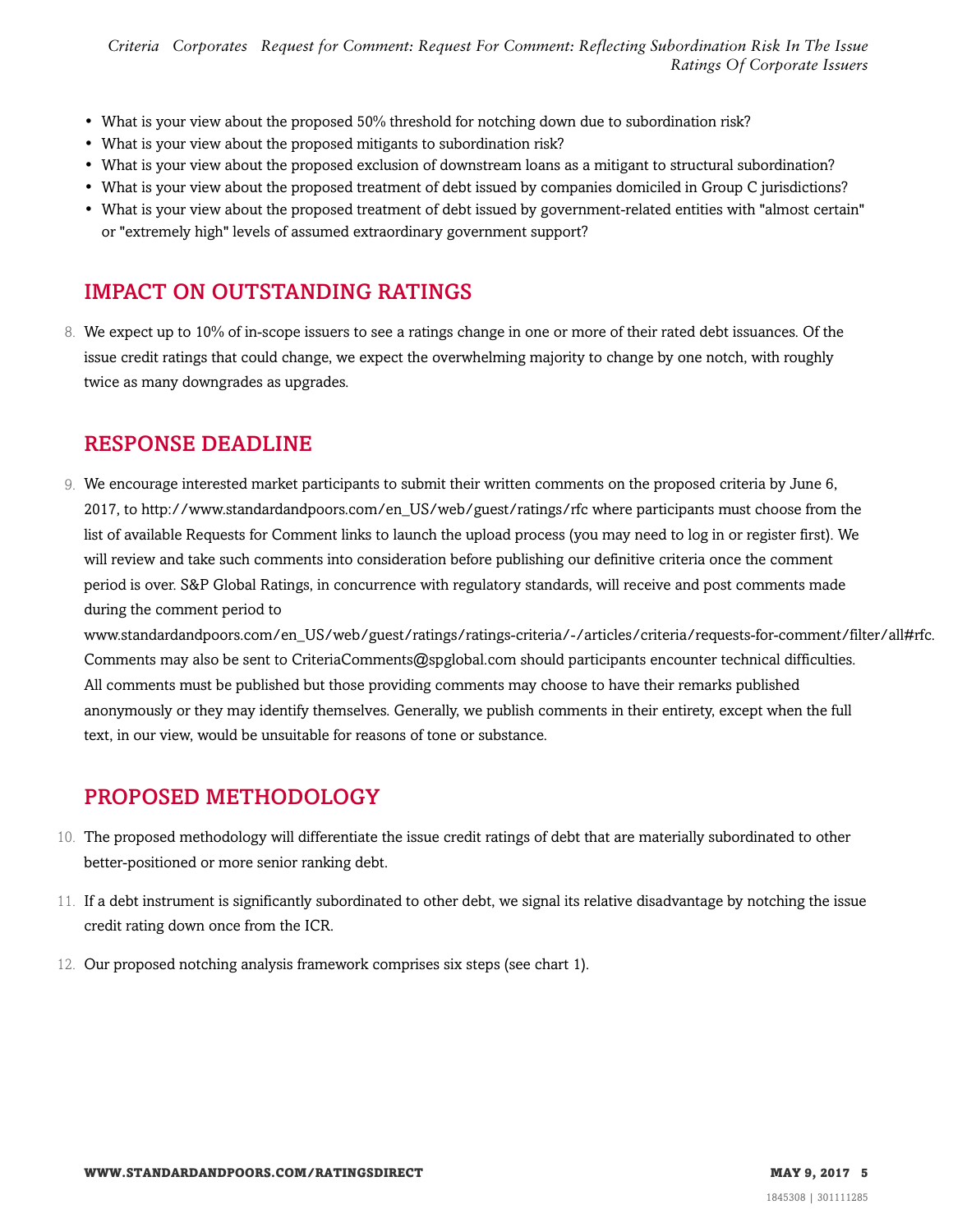

13. The proposed criteria outline our methodology for assigning issue credit ratings that signal whether certain debt could potentially be significantly subordinated relative to other debt in the issuer's consolidated capital structure. Our methodology does not model a specific bankruptcy scenario and postdefault recovery amounts because the nature of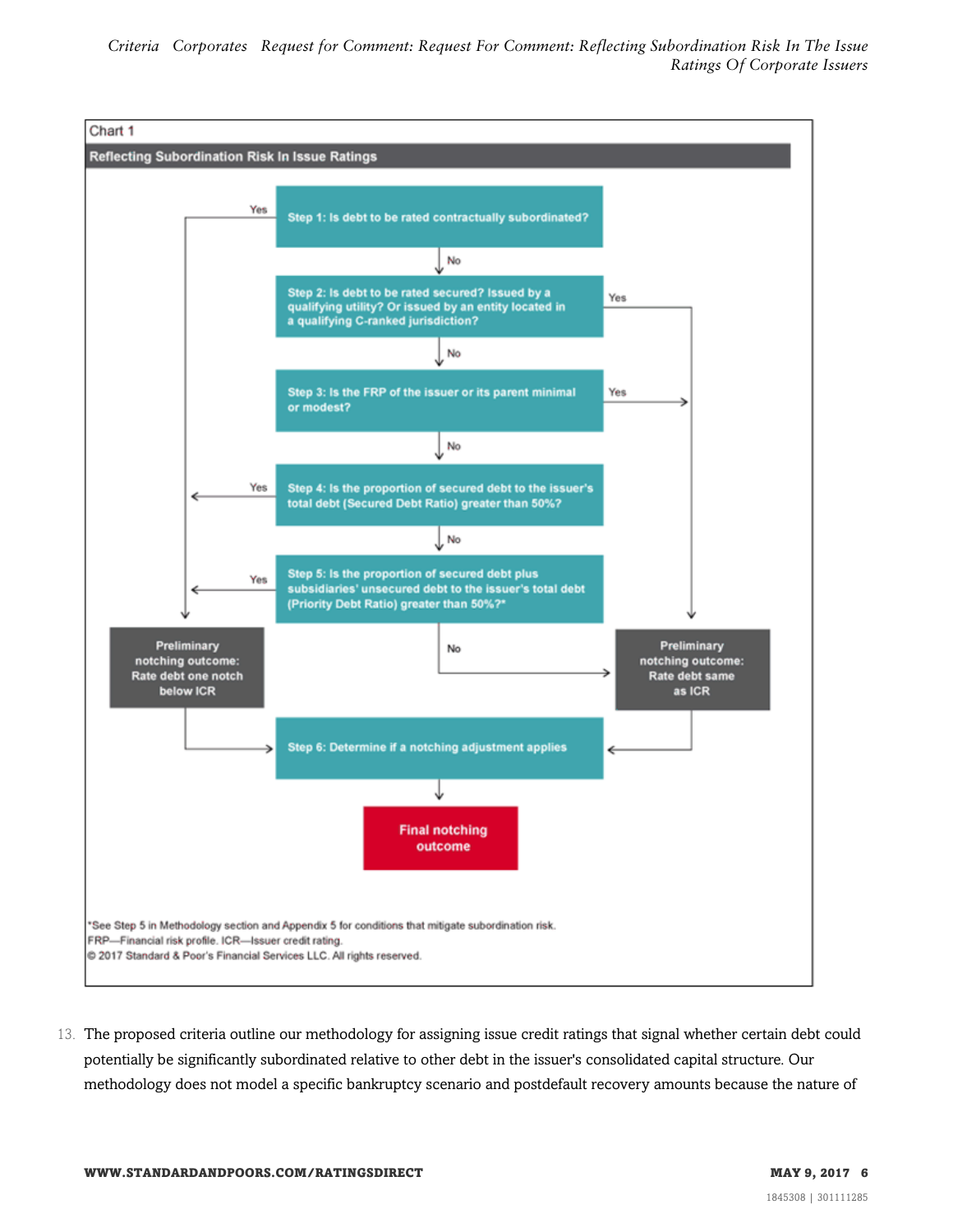such hypothetical developments is too uncertain to reliably forecast, especially for investment-grade issuers that are far from a potential default.

- 14. To apply these proposed criteria to groups, we use the same scope of consolidation analysis as defined in "Corporate Methodology: Ratios And Adjustments," published Nov. 19, 2013, with the exception of hybrid debt and non-recourse debt, as explained in Appendix 8: Definitions and Appendix 6: Non-Recourse Debt, respectively. For a group that issues debt from more than one issuer, the six steps described below would be applied to each class of debt to be rated at each entity.
	- Step 1: Determine if the debt to be rated is contractually subordinated.
- 15. We typically notch the issue credit rating of contractually subordinated debt down once from the ICR to signal the higher risk that this class of debt carries relative to more senior debt. Contractually subordinated debt ranks below other debt regarding claims against the issuer's assets, due to provisions in the debt instrument's documentation. When creditors explicitly agree to rank junior to other creditors, they have accepted a relatively higher risk of loss on their investment.
	- Step 2: Determine if the debt to be rated is secured.
- 16. Secured debt is better positioned than unsecured debt because of the additional protection that the security may provide (see our definition of secured debt in Appendix 8: Definitions). We reflect the secured lenders' priority relative to other lenders by rating the secured debt at the same level as the ICR.
	- Step 3: Determine if the issuer's leverage is sufficiently low to offset potential subordination.
- 17. If an issuer is relatively lowly leveraged, it is less likely that the debt to be rated would be significantly disadvantaged to more senior debt.
- 18. We consider that issuers whose financial risk profile (FRP) assessment is "minimal" or "modest" (as defined in one of our corporate methodologies such as "Corporate Methodology," published Nov. 19, 2013) have leverage that is low enough to limit the possibility of any lenders being significantly disadvantaged relative to other lenders. In such a case, we would typically rate the debt of such issuers at the same level as the ICR of the issuer.
- 19. For the purpose of applying the rule in the preceding paragraph, for issuers that are members of groups (see "Group Rating Methodology" [GRM], published Nov. 19, 2013), we will use either the FRP of the ultimate parent or of the issuer itself, depending on the issuer's importance to the group's identity and strategy. If the issuer's group status, as reflected in its GRM classification, is "core" or "highly strategic," we would use the FRP of the group. If the issuer's group status is "strategically important," "moderately strategic," or "nonstrategic," we would use the FRP of the issuer's stand-alone credit profile (see "Stand-Alone Credit Profiles: One Component Of A Rating," published Oct. 1, 2010).
- 20. If the entity does not have an FRP assessment because we derive the ICR from a methodology that does not incorporate a FRP, we proceed to step four.
	- Step 4: Determine if there is a significant proportion of secured debt in the issuer's consolidated capital structure, by calculating the secured debt ratio.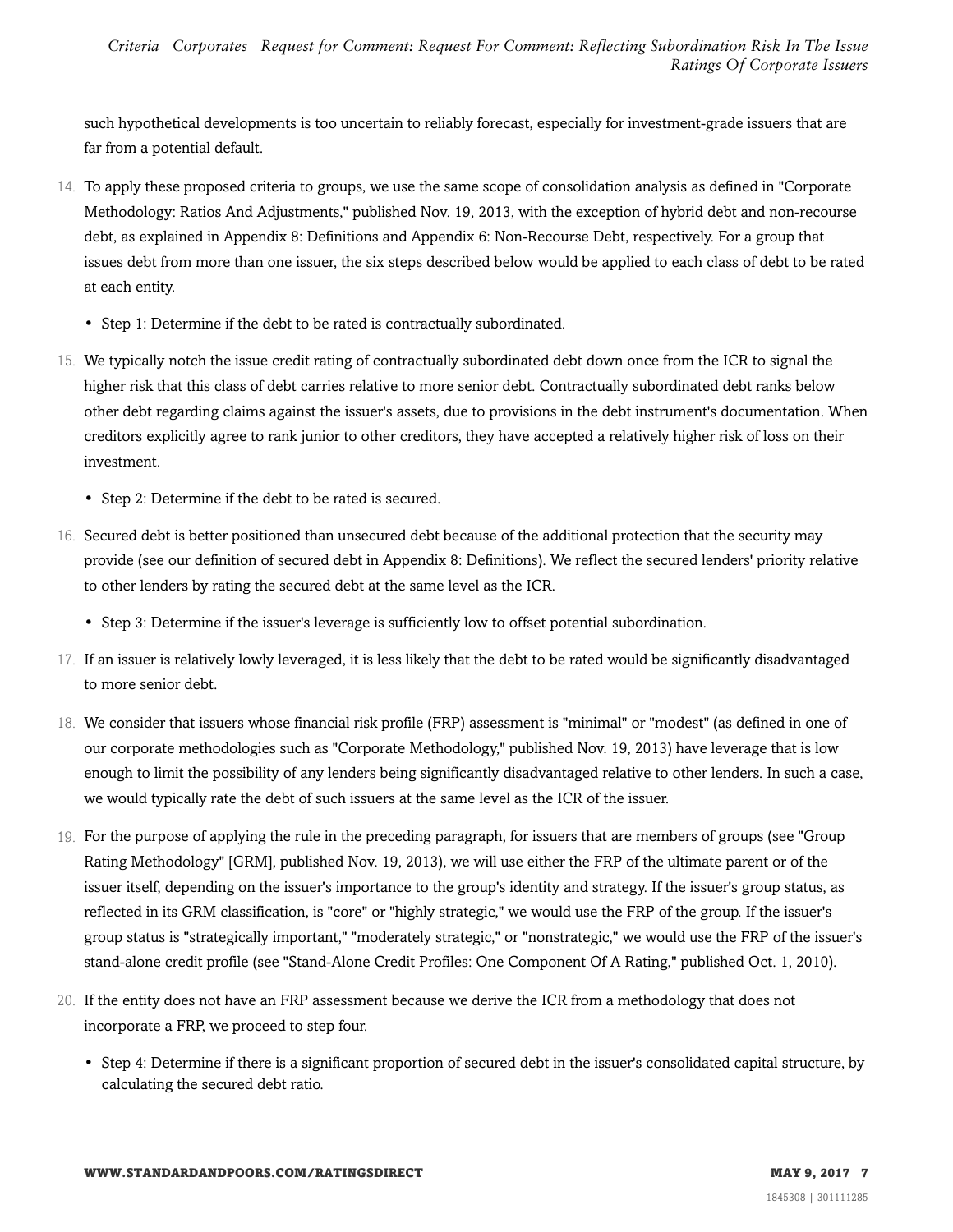- 21. The secured debt ratio is used to determine if there is a significant proportion of secured debt in an issuer's consolidated capital structure--that is, when the secured debt comprises more than 50% of the issuer's total consolidated debt--we consider that the unsecured debt is inherently disadvantaged because the secured lenders have priority over the unsecured lenders.
- 22. If the secured debt ratio is more than 50%, we would we view the remaining unsecured debt as likely to be significantly disadvantaged, and reflect this by rating the unsecured debt one notch below the ICR.
	- Step 5: Determine if the total secured debt issued by the issuer and its subsidiaries--combined with the unsecured debt issued by the subsidiaries of the issuer--comprises more than half of total consolidated debt, by calculating the priority debt ratio.
- 23. The priority debt ratio is used to determine if there is a significant proportion of total consolidated debt issued by the issuer's subsidiaries. If subsidiary debt is significant, we believe that lenders to the issuer of the debt to be rated could be meaningfully structurally subordinated if the group's income-generating assets are located in subsidiary operating companies, rather than at the level of the issuer of the debt to be rated.
- 24. If the priority debt ratio is more than 50%, we would consider the issuer's unsecured debt to be subordinated, and rate it one notch lower than our ICR on the issuer. The existence of one or more of the following conditions mitigate subordination risk identified in Step 5:
	- The issuer owns operating assets that generate 30% or more of the issuer's and its subsidiaries' consolidated earnings, cash flow, or a similar financial metric; or
	- Guarantors that provide qualifying upstream guarantees of the total debt to be rated (see the section Upstream Guarantees) generate at least 30% of the issuer's and its subsidiaries' consolidated earnings, cash flow, or a similar financial metric; or
	- More than 30% of the issuer's and its subsidiaries' consolidated earnings, cash flow or other financial metric are generated by a combination of the issuer's own operating assets and that of subsidiaries that guarantee the debt; or
	- The issuer is a well-diversified company (see Appendix 3: Diversified Issuers).
- 25. If the priority debt ratio is less than 50%, then the preliminary notching outcome is the same as our ICR on the issuer. If the priority debt ratio is more than 50%, and none of the conditions in paragraph 24 are met, the preliminary notching outcome is one notch below the ICR.
- 26. We typically treat the debt issued by subsidiaries that are financing vehicles as if it were issued by their immediate parent (i.e. the owner of the financial vehicle). We consider financing vehicles to be entities that exist solely to issue debt on behalf of their immediate parent and that do not own any operating assets or shares in operating subsidiaries. The ICR on the parent is typically the reference point in determining the issue credit ratings of debt issued by such financing vehicle subsidiaries.
	- Step 6: Determine if a notching adjustment applies.
- 27. In the vast majority of cases, the preliminary notching outcome will be the final notching outcome. However, in rare situations, we may adjust the preliminary notching outcome if we believe that such an outcome does not fully capture the debt's relative subordination or, alternatively, priority ranking. We expect to apply this adjustment rarely and only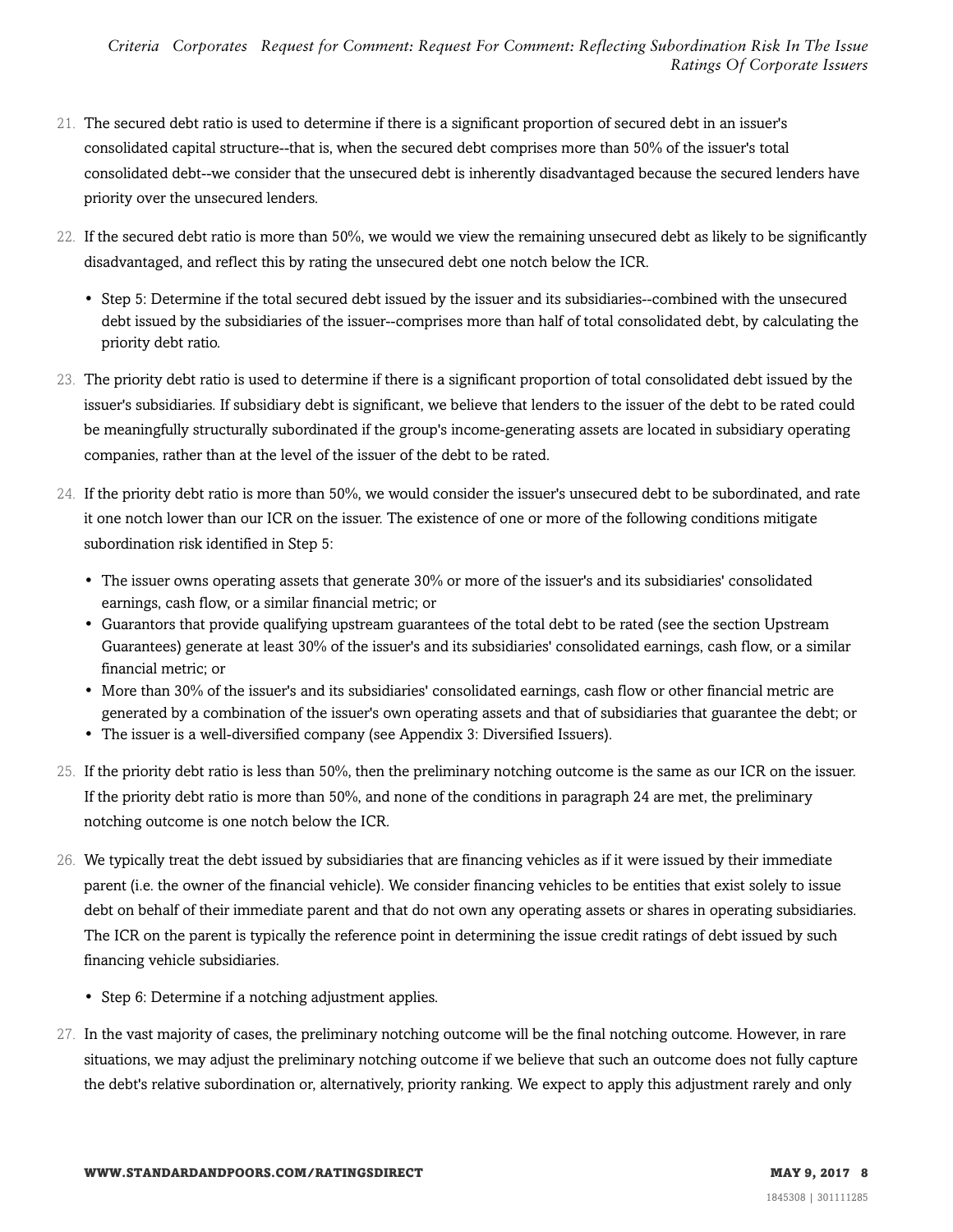in cases where we strongly believe that conditions support a final notching outcome that is different than the preliminary outcome. If we adjust the preliminary notching outcome, the final notching outcome will result in an issue credit rating in line with, or one notch below, the ICR. The following represent examples of when we could use this adjustment, but they do not constitute an exhaustive list of potential applications of the notching adjustment:

- A holding company and its operating subsidiary both have the same ICR. The holding company issues senior unsecured debt and the operating subsidiary issues a relatively small amount of contractually subordinated debt. According to our proposed framework, we would typically rate the subsidiary's debt one notch lower than its ICR and the holding company's debt at the same level as the ICR. However, if, in our judgment, the contractually subordinated lenders would be in a favorable position relative to the holding company's senior unsecured lenders because of their proximity to the group's cash flows, we could rate the contractually subordinated debt at the same level as the ICR.
- An issuer has a significant nondebt financial liability on its balance sheet, such as a large provision for litigation or a highly significant asset retirement obligation. If we believe that nondebt liabilities are highly likely to put creditors of the rated debt in a relatively disadvantaged position, we could apply this adjustment, and rate the debt one notch below the ICR.

# <span id="page-8-0"></span>UPSTREAM GUARANTEES

- 28. Guarantees extended by subsidiaries to parent level debt (i.e., upstream guarantees) may overcome structural subordination by putting the claims of parent company creditors pari passu with those of operating company creditors.
- 29. The two main potential risks to upstream guarantees are:
	- A court may consider an upstream guarantee to be invalid due to a lack of consideration, for example, if the subsidiary did not receive equivalent value in return for granting its guarantee; or
	- A court may consider that the guarantee has created a "fraudulent conveyance" or "preferential payment," if it deems the guarantee to have been granted to hinder or defraud certain creditors or if the subsidiary was insolvent at the time it granted the guarantee. This could happen, for example, if the parent and subsidiaries file for insolvency proceedings soon after the subsidiaries grant the upstream guarantees. Different jurisdictions typically have different look-back time periods from the time of a bankruptcy filing to determine whether an entity was insolvent prior to a bankruptcy filing. The look-back period is often one to two years.
- 30. For us to consider an upstream guarantee to be sufficiently able to mitigate notching of parent level debt vis-à-vis operating level debt, we generally require that the guarantee be unconditional, irrevocable, and that it meets at least one of the following conditions, subject to relevant jurisdiction-specific considerations:
	- The proceeds of the guaranteed obligation are downstreamed to the guaranteeing subsidiary/subsidiaries as an equity infusion or as a loan, thereby benefiting the subsidiary/subsidiaries that issued the guarantee(s).
	- The subsidiary is considered to be solvent at the time of granting the guarantee. For example, our view of the guarantor's creditworthiness was equivalent to at least a 'B-' global scale ICR, at the time the guarantee was put in place.
	- We rate the transaction after the legal look-back risk period in connection with fraudulent conveyance in the given jurisdiction. For example, in the U.S., the period is now 90 days (one year for insider transactions). So if we are rating a transaction 90 days (or one year for insider transactions) after the upstream guarantees were put in place,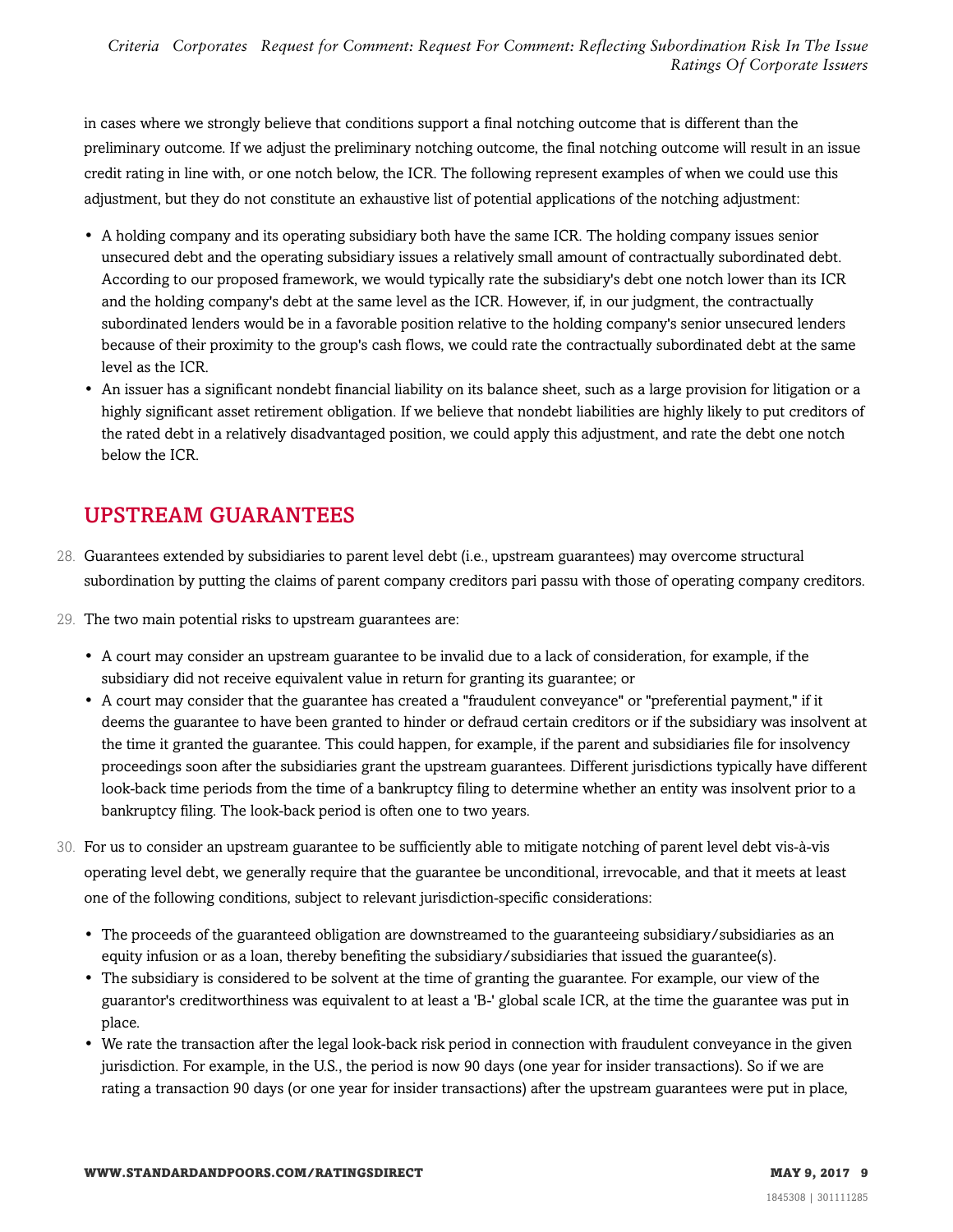*Criteria Corporates Request for Comment: Request For Comment: Reflecting Subordination Risk In The Issue Ratings Of Corporate Issuers*

we would consider this condition to be met.

- We have a legal opinion from outside counsel that the upstream guarantees are valid.
- On a jurisdiction-by-jurisdiction basis, we may determine different factors that can reduce, or that are required to reduce, risks in connection with the validity of upstream guarantees from subsidiaries.

# <span id="page-9-0"></span>APPENDIXES

# <span id="page-9-1"></span>1. Notching Of Investment-Grade Regulated Utilities' Senior Unsecured Debt

- 31. We equalize the issue credit ratings on the unsecured debt of regulated investment-grade utility operating companies with their ICRs, to reflect our view that these unsecured lenders are not significantly disadvantaged compared with more senior lenders. This approach does not affect the unsecured issue credit ratings at unregulated parent holding companies or unregulated affiliates that issue unsecured debt. Nor does this approach apply to contractually subordinated debt, which we generally rate one notch below the ICR (subject to the potential application of a notching adjustment).
- 32. The equalization of the issue credit ratings to the ICR of these utility companies is supported by empirical data and applies in the following circumstances:
	- The issuer is a regulated utility that offers an essential or near-essential infrastructure product, commodity, or service with little or no practical substitute; has a business model that is shielded from competition; and is subject to either comprehensive regulation by a regulatory body or to implicit oversight of its rates or tariffs, service quality, and terms of service. The regulators set rates based on some form of cost recovery, including an economic return on assets, rather than relying on a market price.
	- The utility is subject to regulatory constraints on its ability to add debt, which in our judgment would result in higher average recovery rates for unsecured creditors.
	- The utility's mortgage indenture restricts the issuance of secured debt. As a result, we expect the amount of secured debt (including utility first mortgage bonds), to be less than 70% of the book value of the utility's net property plant and equipment.
- 33. These industry-specific factors indicate that we can reasonably anticipate relatively good recovery rates for regulated utilities' unsecured debt. If the utility does not meet the above conditions, the debt to be rated will be analyzed according to the proposed methodology.
- 34. In rare situations, we may choose to rate regulated utilities' senior unsecured debt one notch below our ICR on the issuer, even if the conditions in paragraph 32 are met, if we believe that the notching down more appropriately captures the relative subordination of the debt. We expect to apply this adjustment very rarely and only in cases where we strongly believe that the equalization of the issue credit rating and the ICR does not adequately reflect the subordination risk.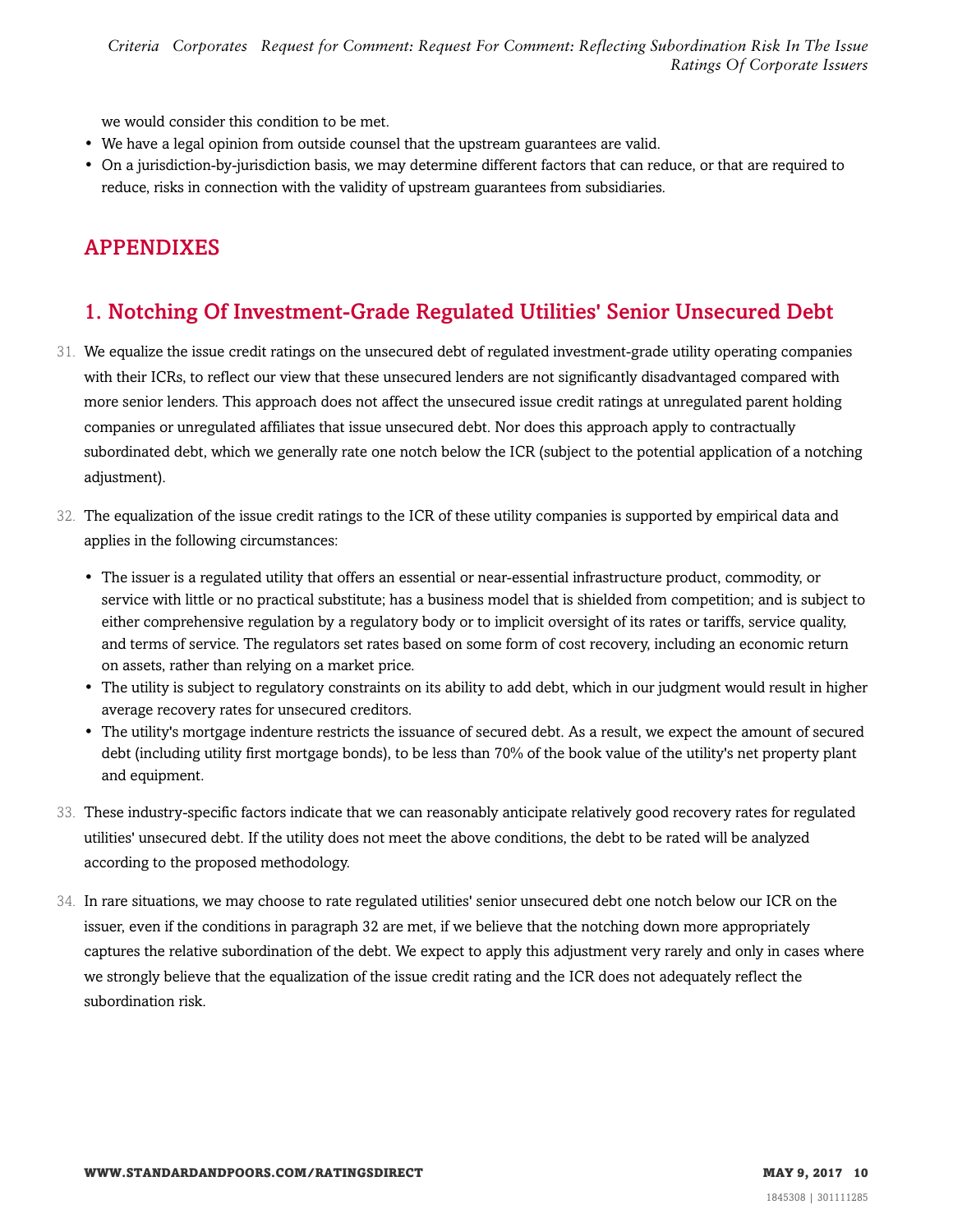# <span id="page-10-0"></span>2. Implications Of Bank Loan Waivers For Issue Credit Ratings of Japanese **Corporates**

- 35. Loan waivers, mostly in the form of debt-for-equity swaps, are sometimes extended by Japanese banks to large troubled Japanese corporate borrowers. When Japanese corporates receive loan waivers from their key lender banks, they usually continue to honor other debts on a timely basis. If S&P Global Ratings believes that other debts will continue to be honored during a loan waiver process, we may assign an issue rating above the ICR to these debt obligations. Although we have observed fewer loan waivers by Japanese banks in recent years than in the early 2000s, we still expect these waivers to benefit the other creditors of some Japanese corporates in the future.
- 36. Generally, we are more likely to assign an issue credit rating above the ICR to debt obligations that we expect to be honored during a loan waiver, when:
	- The ICR is low. Only companies with speculative-grade ICRs may benefit from upward rating adjustments due to our anticipation of a loan waiver.
	- The company is large. Historically, loan waivers are more common for large Japanese companies.
	- Lender banks have a track record of providing support. This support may include rolling over short-term financing, appointing bank personnel to key management roles within the company, or assisting in business planning. Such support would likely indicate the banks' willingness to provide further support, including loan waivers if ultimately required, to keep borrowers afloat without forcing them into legal proceedings.
	- The company's financial problems are largely attributable to its heavy debt burden, while its core business activities remain fundamentally sound.
- 37. We believe that the lower the ICR, the more pronounced the difference can be in the default probabilities of an issuer's debt instruments. However, we limit the issue credit rating to no more than two notches above the ICR if it is 'B-' or above. In addition, issue credit ratings that are notched up due to our expectation of a loan waiver do not exceed 'BB+'. If the ICR is 'CCC+' or below, and we are highly confident that a loan waiver will occur without the company defaulting on its other debt, the issue credit rating uplift may exceed two notches, but the issue credit rating would not exceed 'B+'.
- 38. We also consider potential notching down for Japanese companies' debt issues according to the proposed methodology as described in the Methodology section. To rate the debt issue, any downward notching due to subordination risk will be netted against any potential upward notching arising from expected loan waivers, as described in this section.
- 39. When a rated borrower receives a loan waiver, we revise the ICR to selective default ('SD'; see "Rating Implications Of Exchange Offers And Similar Restructurings, Update," published May 12, 2009).

## <span id="page-10-1"></span>3. Diversified Issuers

40. An issuer's business or geographic diversity may improve the prospect of the residual value remaining for creditors because the company's individual subsidiaries could retain value differently based on their distinct businesses, some with shortfalls and others with surpluses. Diversity could mitigate subordination when there are no cross guarantees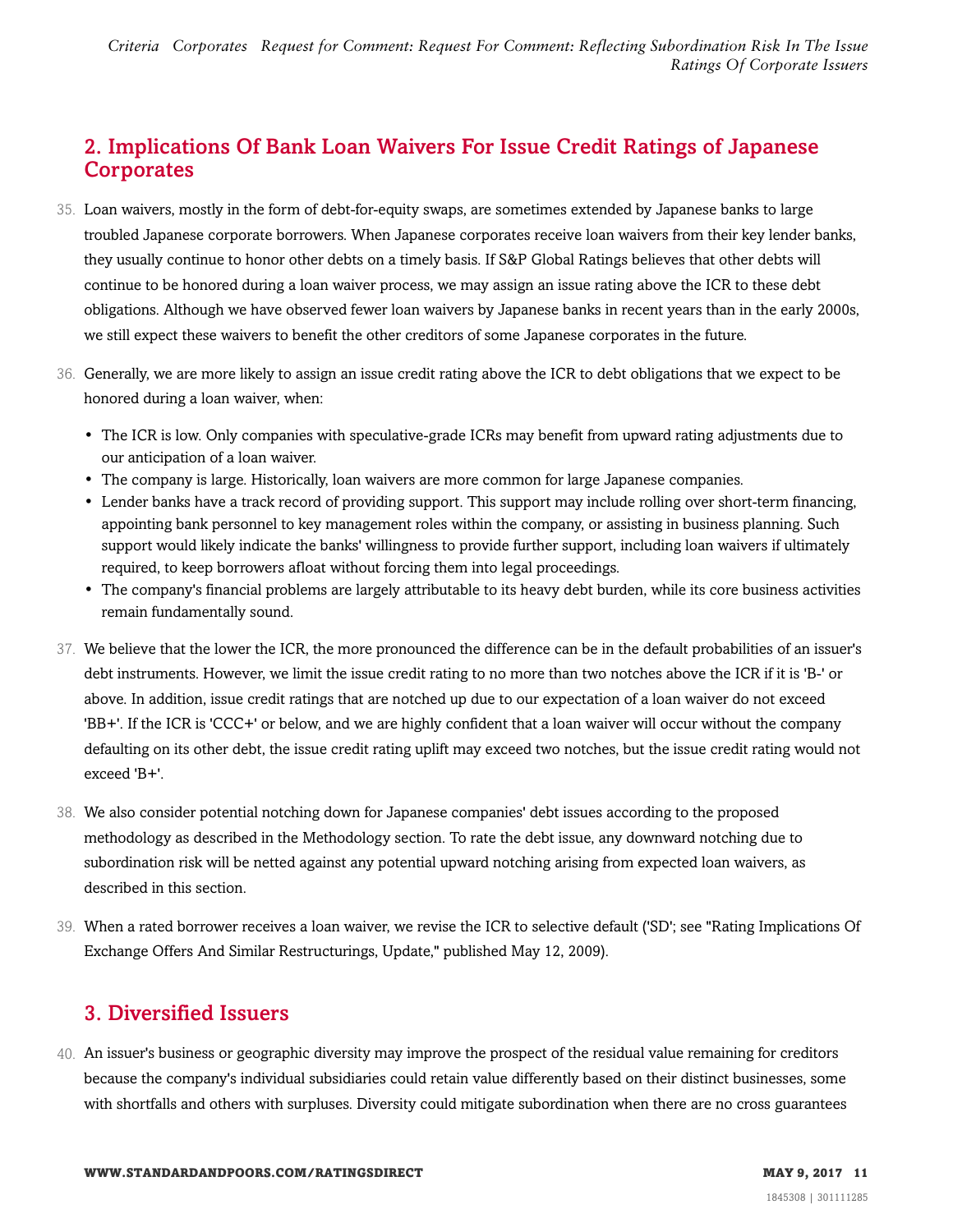(or similar cross support mechanisms) between the subsidiaries and:

- Under our "Corporate Methodology," published Nov. 19, 2013, we assess the company's diversification/portfolio effect as "moderately diversified" or "significantly diversified"; or
- The issuing entity has subsidiaries in at least three regions; or the issuing entity has subsidiaries in at least three countries and we believe these countries to have low economic correlation. In addition, we believe that each of these subsidiaries (whether regional or by country) generates at least 10% and no more than 50% of the issuer's EBITDA or cash flow.
- 41. Diversity is likely to mitigate subordination when we have no information that leads us to believe that the current diversification benefits will dissipate in the foreseeable future, for example, because of a contemplated asset sale. If diversity is expected to diminish such that the conditions above are no longer met, we would not incorporate any benefit in our analysis.
- 42. For issuers that meet the conditions in paragraphs 40 and 41, a more liberal priority debt ratio may be applied to reflect the benefit the diversity of assets might provide. For such issuers, we may notch down for subordination risk if the priority debt ratio exceeds 75%.

# <span id="page-11-0"></span>4. Notching Of Debt Issued By Companies Domiciled In Group C Jurisdictions

- 43. We generally equalize the issue credit ratings with the ICRs for all issuers located (or issuers with the majority of their asset located) in certain Group C-ranked jurisdictions (see "Methodology: Jurisdiction Ranking Assessments," published Jan. 20, 2016) where we expect bankruptcy proceedings will occur, subject to meeting all of the following conditions:
	- Our rule-of-law risk assessment is '4', '5', or '6';
	- Our creditor-friendliness assessment is '4' or '5'; and
	- The creditor-friendliness subfactor "Conformity of the distribution of proceeds to legal rankings of claims" is scored as negative.
- 44. In rare situations, we may still choose to rate a given debt issuance one notch below our ICR on the issuer, even if the conditions above are met, if specific terms or characteristics of the debt lead us to believe that notching down more appropriately captures the relative subordination of the debt.

# <span id="page-11-1"></span>5. Notching Of Debt Issued By Government-Related Entities

- 45. For all government-related entities (GRE), we will notch down debt issues that are contractually subordinated or those that are disadvantaged relative to secured lenders as defined in Step 4 of the proposed methodology section. However, we would equalize the issue credit ratings with the ICR for structurally subordinated debt issues of GRES that have "almost certain" or "extremely high" levels of assumed extraordinary government support when the GRE meets at least one of the following two conditions:
	- The GRE or the majority of its assets is located in certain Group C-ranked jurisdictions where we expect bankruptcy proceedings will occur and the jurisdiction's: i) Rule-of-law risk assessment score is '4', '5', or '6'; ii)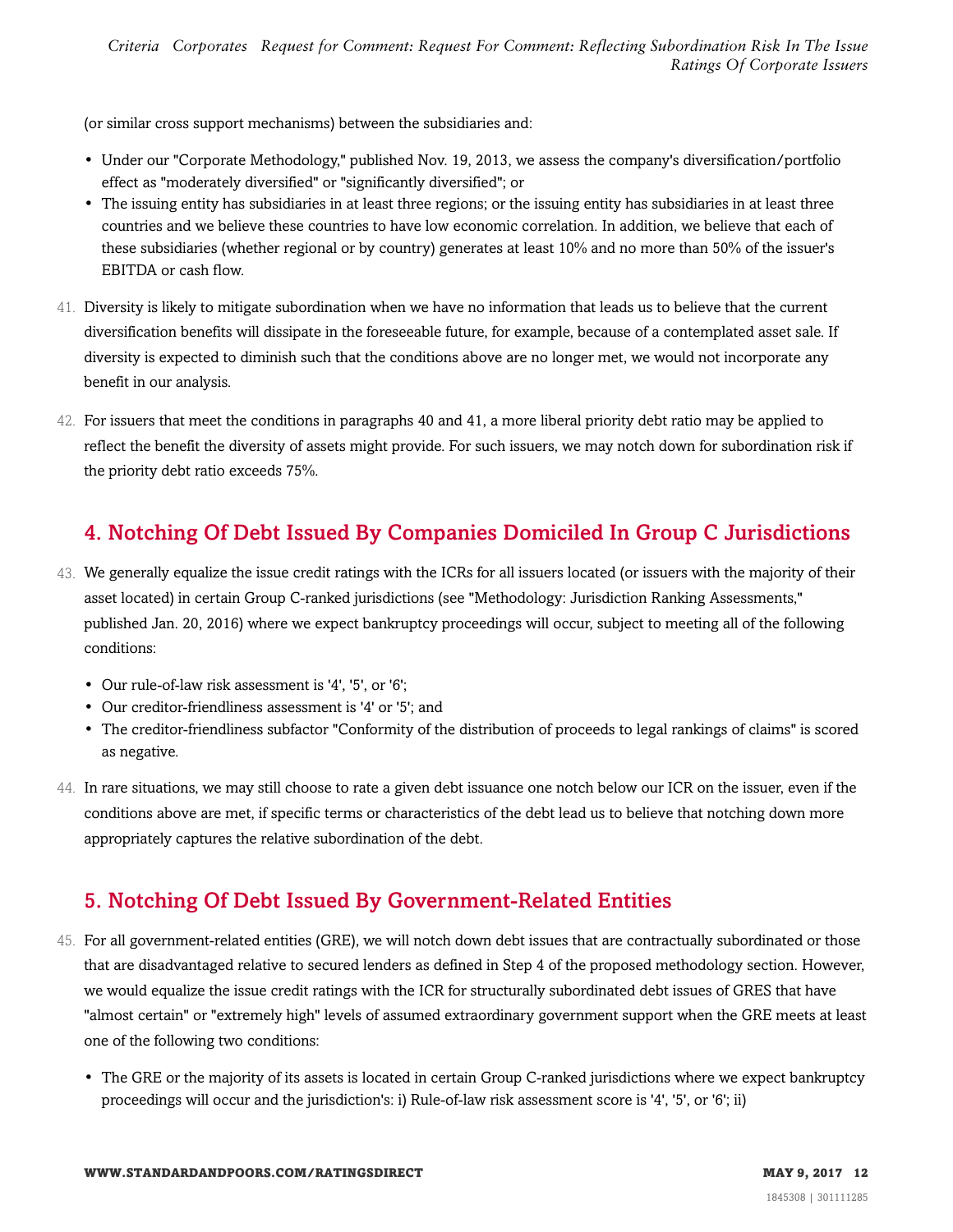Creditor-friendliness assessment score is '4' or '5'; and iii) The creditor-friendliness subfactor "Conformity of the distribution of proceeds to legal rankings of claims" is scored as negative.

- We have concluded that the GRE would not be subject to the local insolvency regime in case of a default as discussed in the" Rating GRE debt obligations" section of "Rating Government-Related Entities: Methodology And Assumptions," published March 25, 2015.
- 46. This reflects our expectation that the government will heavily influence a potential debt restructuring and, as a result, we cannot reliably determine how subordination to structurally prioritized debt will impact the postdefault recovery prospects of unsecured debt holders.

# <span id="page-12-0"></span>6. Non-Recourse Debt

- 47. We generally exclude debt that is legally non-recourse to the issuing group from the secured debt ratio and the priority debt ratio calculations if all of the following conditions are met:
	- The lenders do not have legal recourse to seek a claim on any entities in the issuing group, and we believe that the debt would not be consolidated in a bankruptcy;
	- The debt is secured but not by working capital items, such as receivables or inventories.
	- There are no loan documentation carve-out provisions or cross-default provisions that may allow non-recourse lenders to convert a loan into a full recourse loan in the event of bankruptcy or some other trigger, or that could result in debt of an entity in the issuing group being accelerated for repayment; and
	- We conclude that the issuing group will not have a material economic, operational, or moral imperative to support the non-recourse debt.

# <span id="page-12-1"></span>7. Scope Exclusions

These proposed criteria would not apply to:

- Aircraft-backed equipment trust certificates and enhanced equipment trust certificates. We determine these issue credit ratings in accordance with "Criteria For Rating Aircraft-Backed Debt And Enhanced Equipment Trust Certificates," published Sept. 12, 2002.
- Hybrid capital instruments, preferred stock, convertible preferred, and equity units. For the methodology we use to assign ratings to hybrid capital instruments, see "Hybrid Capital Handbook: September 2008 Edition," published Sept. 15, 2008.
- Debt issued by captive finance subsidiaries. For more detailed information see "Methodology: The Impact Of Captive Finance Operations On Nonfinancial Corporate Issuers," published Dec. 14, 2015. Similarly, we would not incorporate debt issued by captive finance subsidiaries into our notching analysis of its parent's debt, according to these proposed criteria. For the methodology we use to assign ratings to debt issued by a captive finance subsidiary, see "Issue Credit Rating Methodology For Nonbank Financial Institutions And Nonbank Financial Services Companies," published Dec. 9, 2014.
- Secured and senior unsecured debt issued by companies in the real estate industry. We determine these issue credit ratings according to "Key Credit Factors For The Real Estate Industry," published Nov. 19, 2013.
- Qualifying senior secured debt issued by investment-grade and speculative-grade utilities. We determine these issue credit ratings according to "Collateral Coverage And Issue Notching Rules For '1+' And '1' Recovery Ratings On Senior Bonds Secured By Utility Real Property," published Feb. 14, 2013.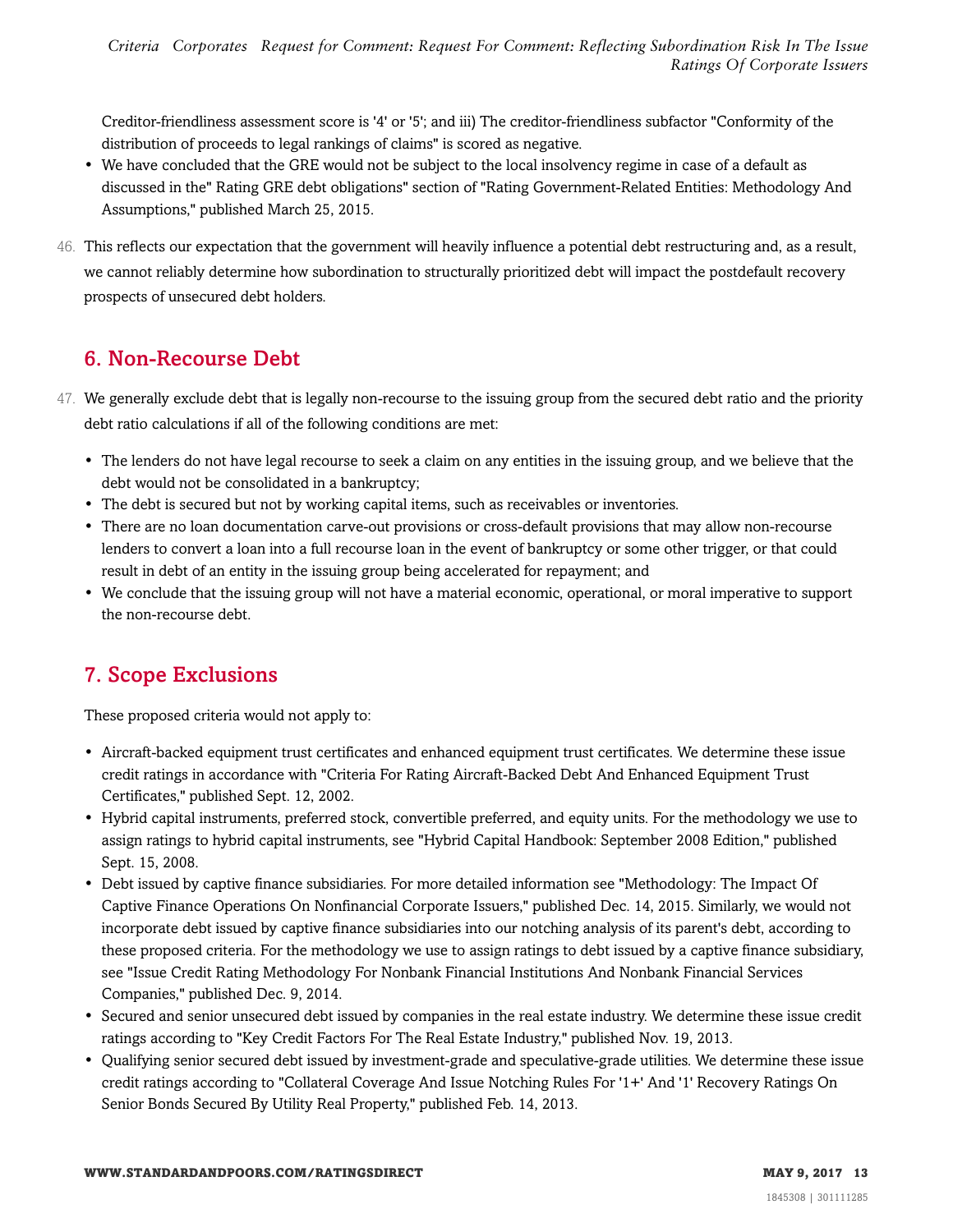• Structurally enhanced debt (SED) issued by regulated utilities and transportation infrastructure companies. We determine these issue credit ratings according to "Rating Structurally Enhanced Debt Issued By Regulated Utilities And Transportation Infrastructure Businesses," published Feb. 24, 2016.

# <span id="page-13-0"></span>8. Definitions

*Debt:* The proposed criteria only consider debt that we include in our assessment of the financial risk profile of the issuer, with the exception of hybrid debt, which we take at full face value, regardless of any equity content we may assign, and with the exception of non-recourse debt, which is generally excluded if it meets the conditions described in Appendix 6: Non-Recourse Debt. We also do not include adjustments for nondebt claims, such as unfunded pension liabilities, all lease obligations, and other nondebt liabilities, according to the criteria article, "Corporate Methodology: Ratios And Adjustments," published Nov. 19, 2013.

*Contractually subordinated debt:* Debt that, as detailed in the loan agreement or indenture, is subordinated to other debt instruments.

*Issuer:* The entity that is issuing the debt to be rated.

*Secured debt:* Generally includes debt to which the issuer (or borrower) pledges, on a first priority basis, asset(s) as collateral for the obligation. While the nature of such pledges (or security interest) can vary between legal jurisdictions, typical types of security interests include mortgages, floating charges, pledges, and senior liens.

*Unsecured debt:* Debt that is not defined as secured debt and that S&P Global Ratings uses to derive the FRP (see the Scope of Consolidation section in the criteria article "Corporate Methodology," published Nov. 19, 2013). Unsecured debt includes hybrid debt instruments at full face value.

*Subsidiary:* Any company owned (either wholly or partly) by the issuer, whose debt (either wholly or partly) is part of the scope of consolidation (see "Corporate Methodology: Ratios And Adjustments," published Nov. 19, 2013), and which is used to derive the issuer's FRP. We typically treat debt issued by subsidiaries that are pure financing vehicles—that is, entities which exist solely to issue debt on behalf of their immediate parent and that do not own any operating assets or shares in operating subsidiaries--as if it were issued by the parent.

*Issuing group:* Includes all entities whose debt obligations may be included in the calculation of total consolidated debt--that is to say the issuing group does not include entities that have been exclusively set up for secured non-recourse borrowings.

*Total consolidated debt:* Unsecured debt and secured debt issued by the issuer and its subsidiaries.

*Secured debt ratio:* Total secured debt in an issuer's consolidated capital structure / total consolidated debt.

*Priority debt ratio:* (Total secured debt in the issuer's consolidated capital structure + total unsecured debt issued by an issuer's subsidiaries) / total consolidated debt.

# <span id="page-13-1"></span>RELATED CRITERIA AND RESEARCH

## Related criteria

- Recovery Rating Criteria For Speculative-Grade Corporate Issuers, Dec. 7, 2016
- Methodology: Jurisdiction Ranking Assessments, Jan. 20, 2016
- Rating Government-Related Entities: Methodology And Assumptions, March 25, 2015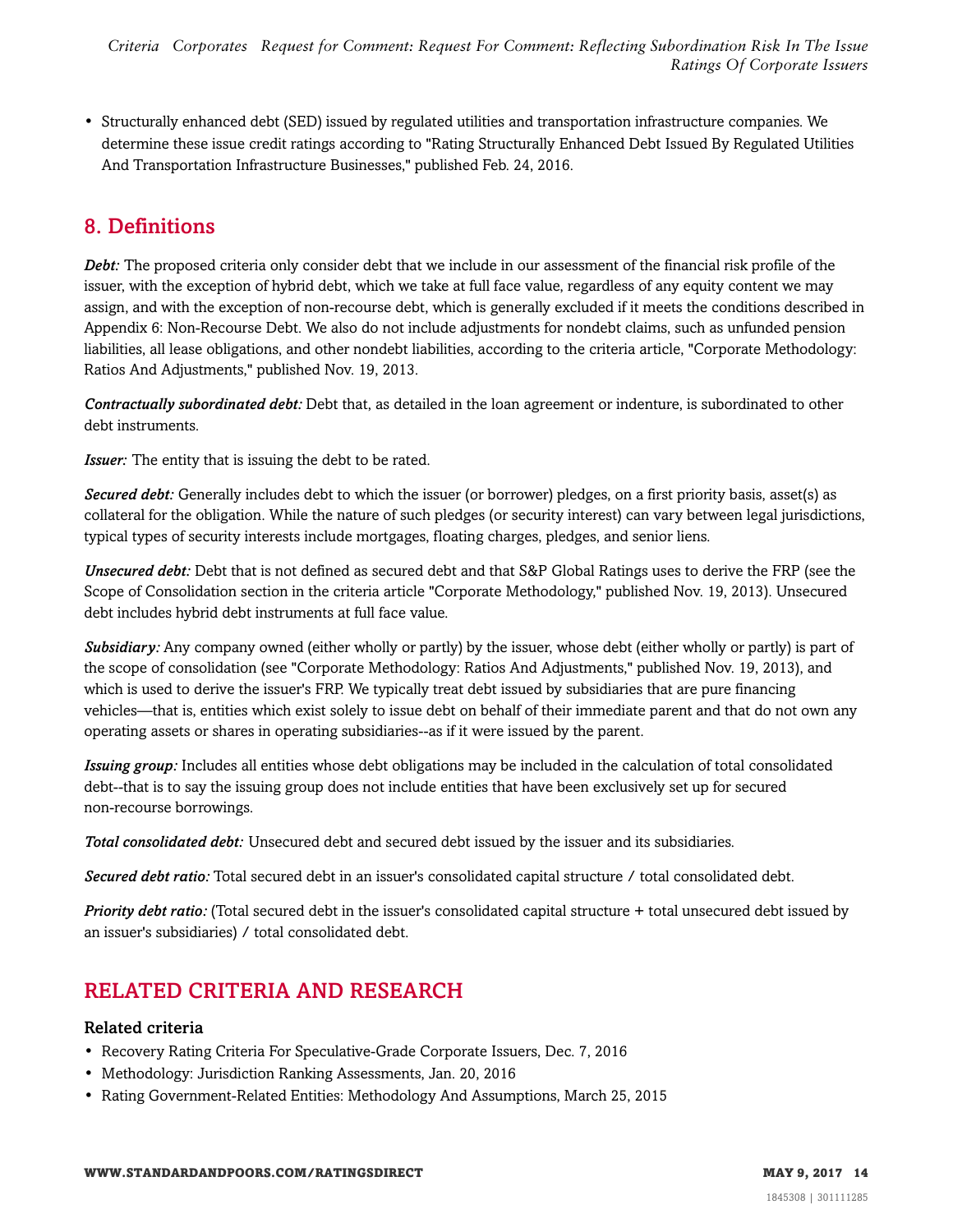*Criteria Corporates Request for Comment: Request For Comment: Reflecting Subordination Risk In The Issue Ratings Of Corporate Issuers*

- Issue Credit Rating Methodology For Nonbank Financial Institutions And Nonbank Financial Services Companies, Dec. 9, 2014
- National and Regional Scale Credit Ratings, Sept. 22, 2014
- Corporate Methodology, Nov. 19, 2013
- Key Credit Factors for The Real Estate Industry, Nov 19, 2013
- Group Rating Methodology, Nov. 19, 2013
- Corporate Methodology: Ratios And Adjustments, Nov. 19, 2013
- Collateral Coverage And Issue Notching Rules For '1+' And '1' Recovery Ratings On Senior Bonds Secured By Utility Real Property, Feb. 14, 2013
- Principles Of Credit Ratings, Feb. 16, 2011
- Stand-Alone Credit Profiles: One Component Of A Rating, Oct. 1, 2010
- Hybrid Capital Handbook: September 2008 Edition, Sept. 15, 2008
- Criteria For Rating Aircraft-Backed Debt And Enhanced Equipment Trust Certificates, Sept. 12, 2002

## Criteria to be retired

- 2008 Corporate Criteria: Rating Each Issue, April 15, 2008
- Notching Of U.S. Investment-Grade Investor-Owned Utility Unsecured Debt Now Better Reflects Anticipated Absolute Recovery, Nov. 10, 2008
- Rating Implications Of Loan Waivers For Japanese Corporates, Sept. 23, 2003

### Criteria to be partly superseded

- Hybrid Capital Handbook: September 2008 Edition, Sept. 15, 2008\*
- Group Rating Methodology, Nov. 19, 2013§

\*These proposed criteria would partially supersede the section Rating The Issue: Subordination in this article to indicate that notching for subordination risk on hybrid instruments issued by speculative-grade nonfinancial corporate issuers domiciled in countries where we do not assign a jurisdiction ranking or where we assign a ranking of C would be the same as for contractually subordinated debt under these proposed criteria.

§These criteria would partially supersede paragraph 219 of Appendix E (FAQ).

These criteria represent the specific application of fundamental principles that define credit risk and ratings opinions. Their use is determined by issuer- or issue-specific attributes as well as S&P Global Ratings' assessment of the credit and, if applicable, structural risks for a given issuer or issue rating. Methodology and assumptions may change from time to time as a result of market and economic conditions, issuer- or issue-specific factors, or new empirical evidence that would affect our credit judgment.

Only a rating committee may determine a rating action, and this report does not constitute a rating action.